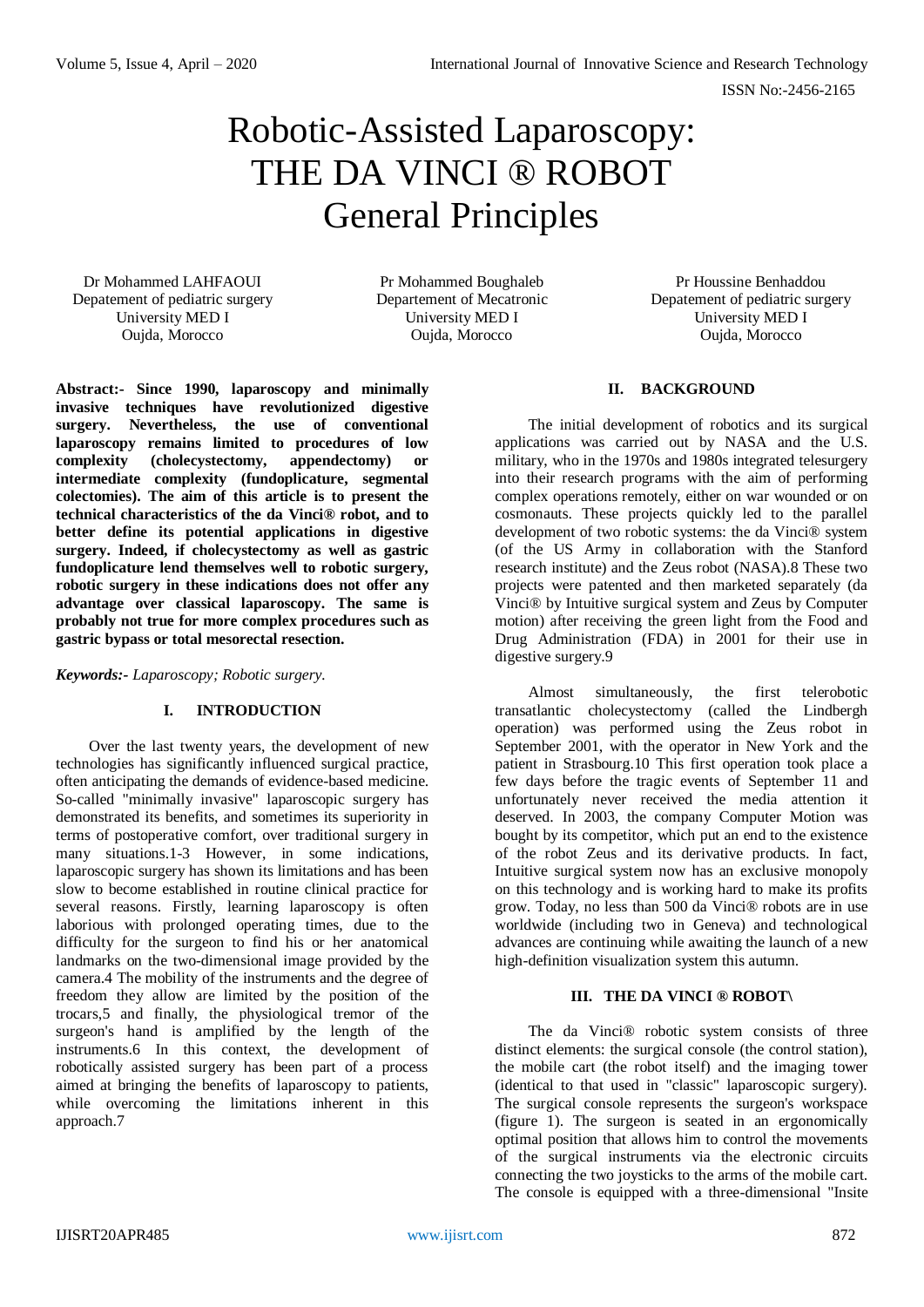ISSN No:-2456-2165

vision" optical system and two joysticks for remote manipulation of the three robot arms (four on the newer models), as well as a footswitch to manage the camera

movements and to operate the unipolar coagulation control (figure 2).



Fig 1:- da Vinci Control Panel. The surgeon is comfortably installed, arms supported and eyes "immersed" in the operating field.



Fig 2 :- da Vinci Vision System. Two tri-CCD cameras provide real 3D vision. The hands are in the.

The mobile carriage has three or four arms (on the most recent model), two are dedicated to the instruments (clamps, coagulators) which have the important characteristic of having an intracorporeal joint, the third arm carrying the camera (figure 3). Each of these arms has several articulations that allow movement of the instruments in all planes of space. In addition, a whole

range of specific instruments is available, all offering seven degrees of freedom and thus the possibility of reproducing, in the patient's abdomen, complex movements, such as those required to perform a digestive anastomosis (figure 4). All of these instruments can be re-sterilised about ten times, at an average cost of CHF 2,000. which is added to the cost of purchasing the system itself (CHF 1,500,000.) as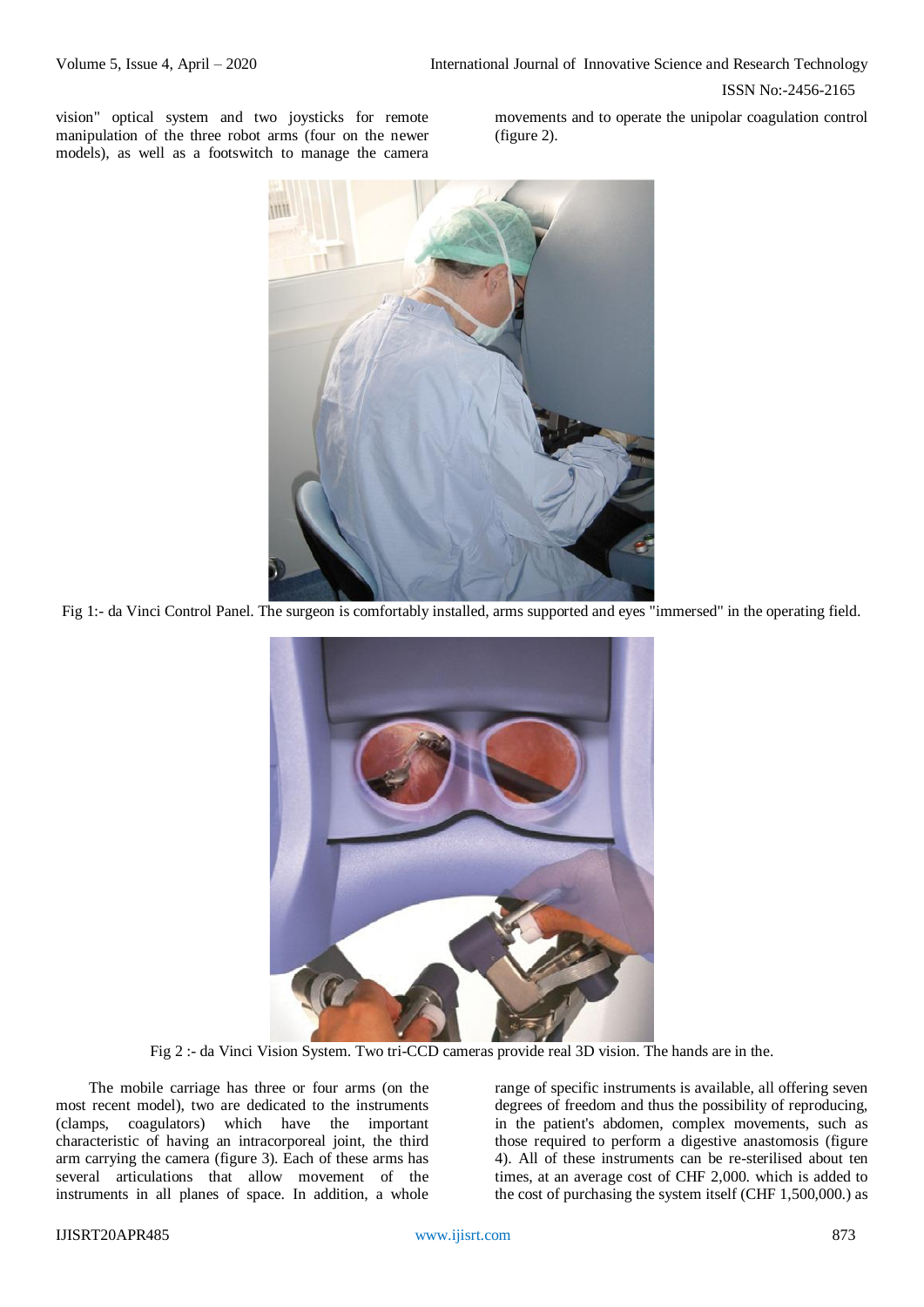well as the maintenance costs (about CHF 150,000. per year).

Finally, the imaging tower consists of a video column, with two light sources and thus two cameras, to which is added a CO2 insufflator and a control screen allowing the instrumentation technician and assistants to follow the intervention. In summary, the potential advantages of this robotic system are threefold:

- $\triangleright$  Increased dexterity due to the presence of seven degrees of freedom;
- suppression of physiological tremor;
- Three-dimensional vision of the surgical field.

This approach effectively combines the advantages of laparoscopy and open surgery, with the surgeon feeling as if he is working with his hands inside the patient's abdomen, with unlimited possibilities of movement and perfect vision.

It is therefore logical that the potential benefits of robotically assisted surgery should be reserved for technically difficult procedures or those taking place in limited spaces. The procedure that has benefited most from this technological advance is radical prostatectomy. Current data in the literature are consistent and report simpler postoperative outcomes, oncologically adequate resection margins, and results in terms of sexual or urinary function superior to those obtained with either open surgery or conventional laparoscopic surgery.



Fig 3:- da Vinci Robot "S" with four arms. Latest product from Intuitive Surgical, sold for 1,400,000 euros.



Fig 4:- da Vinci instruments. The 7 degrees of freedom reproduce those of the human upper limb.

### **IV. THE DA VINCI ® ROBOT IN DIGESTIVE SURGERY**

It is now accepted that almost all common digestive surgery procedures can be performed with the da Vinci® robot.11,12 Numerous publications, unfortunately of irregular quality, or based on very limited series, report the experience of several teams for cholecystectomy, bariatric surgery, or even liver surgery. In fact, the long operating times (robot set-up can take up to thirty minutes) as well as cost problems for simple procedures such as cholecystectomy mean that these procedures will remain in the exclusive domain of classical laparoscopic surgery for the long term.13,14

With relation to the Nissen fundoplicature or splenectomy, there is also growing evidence that the results of robotic surgery are equivalent to those obtained by conventional laparoscopy, again with longer operating times and higher costs.15,16 However, the Heidelberg team recently presented the results of a randomized prospective study comparing conventional laparoscopy and roboticassisted surgery in the Nissen fundoplicature. The robotic approach was associated with a shorter operating time, as the robot set-up could be performed increasingly quickly (about ten minutes in our institution), thanks to the experience gained by the operating room team. In fact, it is certain that these interventions of intermediate complexity will be useful in the future for the training of surgeons in robotic surgery. The potential benefits of robotics require more complex procedures, either because the twodimensional visualization of conventional laparoscopy is a handicap or because the procedure requires manual anastomosis. Today, two operations meet either of these requirements: anterior rectal resection with total mesorectal resection (TME) and gastric bypass.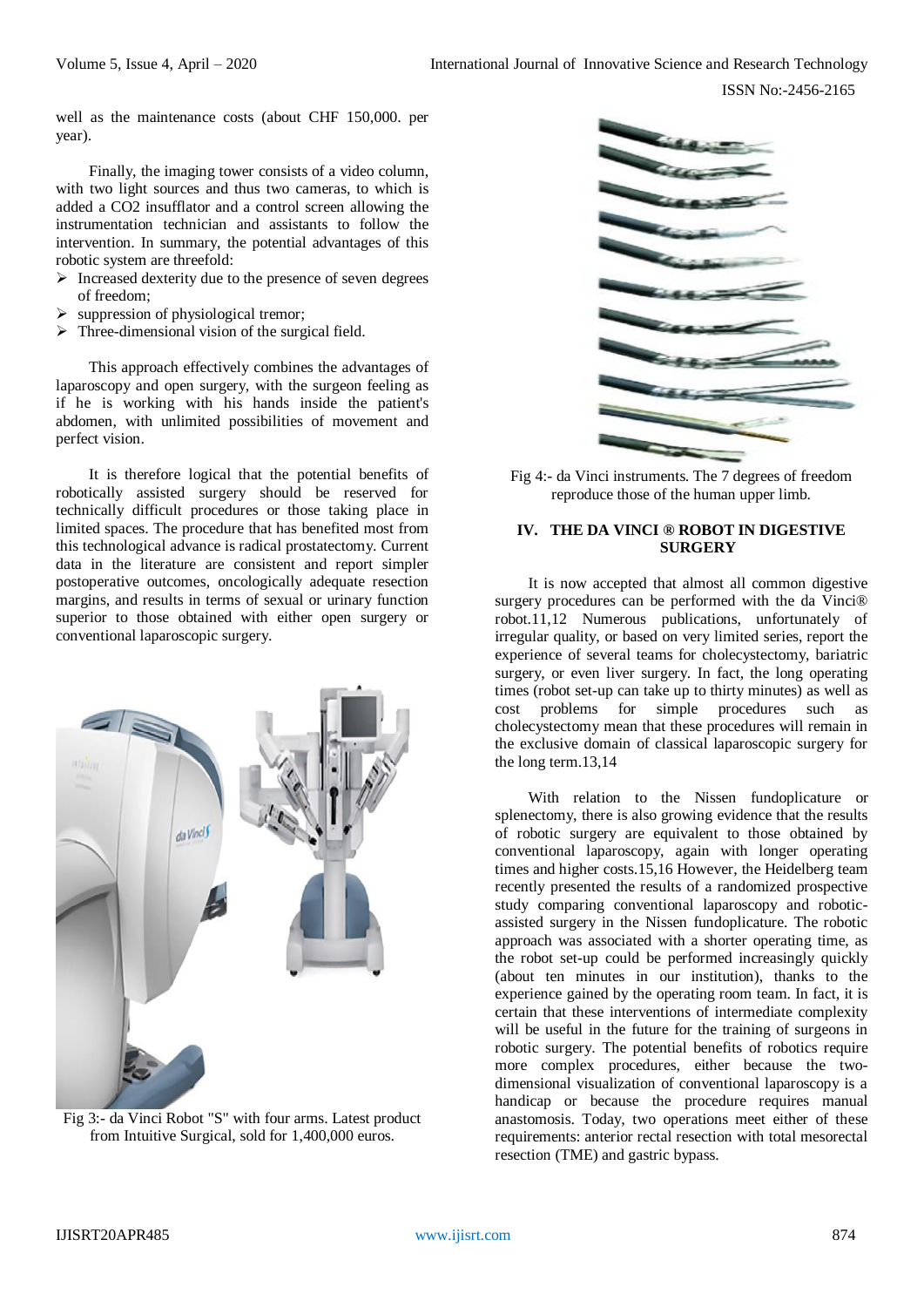#### ISSN No:-2456-2165

The difficulties associated with TME are well known:

- $\triangleright$  The need to work in a space (the small pelvis) of small dimensions;
- $\triangleright$  The need to obtain sufficient circumferential and distal resection margins to guarantee the quality of the oncological exeresis;
- $\triangleright$  The need to respect the integrity of the hypogastric plexus.

There are therefore two quality criteria for this type of surgery, one aimed at improving the vital prognosis, the other at preserving urogenital function.17 Our preliminary results on a series of seven patients with adenocarcinoma of the rectum confirmed those previously reported by Pigazzi et al.18 Compared with open surgery or conventional laparoscopy, robotically assisted MCT provides an oncologically adequate quality of resection, superior visualization of the structures of the small pelvis, and postoperative outcomes comparable to minimally invasive surgery.

The da Vinci® robot is particularly well suited for performing "hand-assisted" robotically assisted gastrojejunal or jejuno-jejunal anastomoses. It is therefore not surprising that gastric bypass for morbid obesity (BMI L 40) is a potentially interesting application of robotics, since it is known that mechanical anastomoses (as performed today in conventional laparoscopic surgery) are burdened with significant morbidity either in the short term (anastomotic leakage) or in the medium term (anastomotic stenosis). 19-21 The first cases of obese patients who underwent gastric bypass by robotic surgery were reported in 2005, with good results from the outset, both in terms of the number of complications and in terms of operating times, often identical or shorter than in conventional laparoscopy.22-24 The da Vinci® System was integrated into our bariatric surgery program in the summer of 2006 and since then we have not experienced any complications related to gastro-jejunal anastomosis. This encouraging initial experience leads us to believe that the quality of anastomosis performed with the robot is superior to that performed with the circular staplers commonly used in conventional laparoscopic surgery.

In practice, over the past eighteen months, we have been integrating the da Vinci® robot into our surgical activity in the following way: we first familiarised ourselves with this new technology by performing simple procedures such as cholecystectomies, then, having gained confidence, we used it in operations according to Nissen, or to perform myotomies according to Heller.

We already feel that this approach allows us to perform these procedures more comfortably and precisely than with laparoscopy. Finally, we have developed prospective studies, the protocols of which have been approved by the Ethics Commission of the University Hospitals of Geneva, in order to verify the feasibility and safety for the patient of robotics in MCT and gastric bypass. These studies are still in progress, but it now appears that the benefits of robotically assisted surgery are

especially notable in the latter indication. These preliminary data justify, in our opinion, continuing our efforts towards an ever-increasing use of the robot in bariatric surgery.

### **V. THE FUTURE OF ROBOTIC SURGERY**

In the absence of scientifically established data, what are the arguments that allow us today to affirm that the da Vinci® robot, despite its prohibitive price, will represent a major technological advance in surgery over the next twenty years? First of all, on a conceptual level, the robot represents the integration of an information system with a machine capable of finely reproducing the surgeon's movements. In the near future, this system will benefit from advances in virtual imaging and will make it possible to integrate the images obtained by CT scan and thus, for example, to superimpose a three-dimensional image of the patient's liver and the contours of a liver tumour.25,26 It will certainly be possible to plan certain tasks of the robot in advance. It will also be possible to rely on developments in telecommunications, telesurgery and telementoring which will, in the near future, allow an expert to remotely control the movements of a less trained operator.27,28 Last but not least, both NASA and the US military continue, thanks to ever increasing budgets, to develop the tools that will be necessary for the optimal use of the robots, as we saw during the last "Explorer" mission to Mars.

#### **VI. CONCLUSION**

In short, we are at the dawn of a new era in medicine that will see the application of robotics in surgery. This will probably be combined with another aspect of surgical progress, namely interventions performed through natural orifices (Natural orifice transluminal endoscopic surgery NOTES). However, this will certainly require reducing the cost of these interventions, by challenging the monopoly currently held on this technology by American companies and the US military, another challenge and, certainly not the easiest to meet!

#### **REFERECES**

- [1]. \* Slim K. Laparoscopic colorectal surgery in the era of evidence-based medicine. Gastroenterol Clin Biol 2001;25:1096-104.
- [2]. Memon MA. Laparoscopic appendicectomy: Current status. Ann R Coll Surg Engl 1997;79:393-402.<br>[3]. Bittner R. The standard of laparc
- standard of laparoscopic cholecystectomy. Langenbecks Arch Surg 2004;389:157-63.
- [4]. Schlaerth AC, Abu-Rustum NR, Role of minimally invasive surgery in gynecologic cancers. Oncologist 2006;11: 895-901.
- [5]. Rassweiler J, FredeT, Guillonneau B. Advanced laparoscopy. Eur Urol 2002;42:1-12.
- [6]. \* Heemskerk J, Zandbergen R, Maessen JG, et al. Advantages of advanced laparoscopic systems. Surg Endosc 2006;20:730-3. Epub 2006.